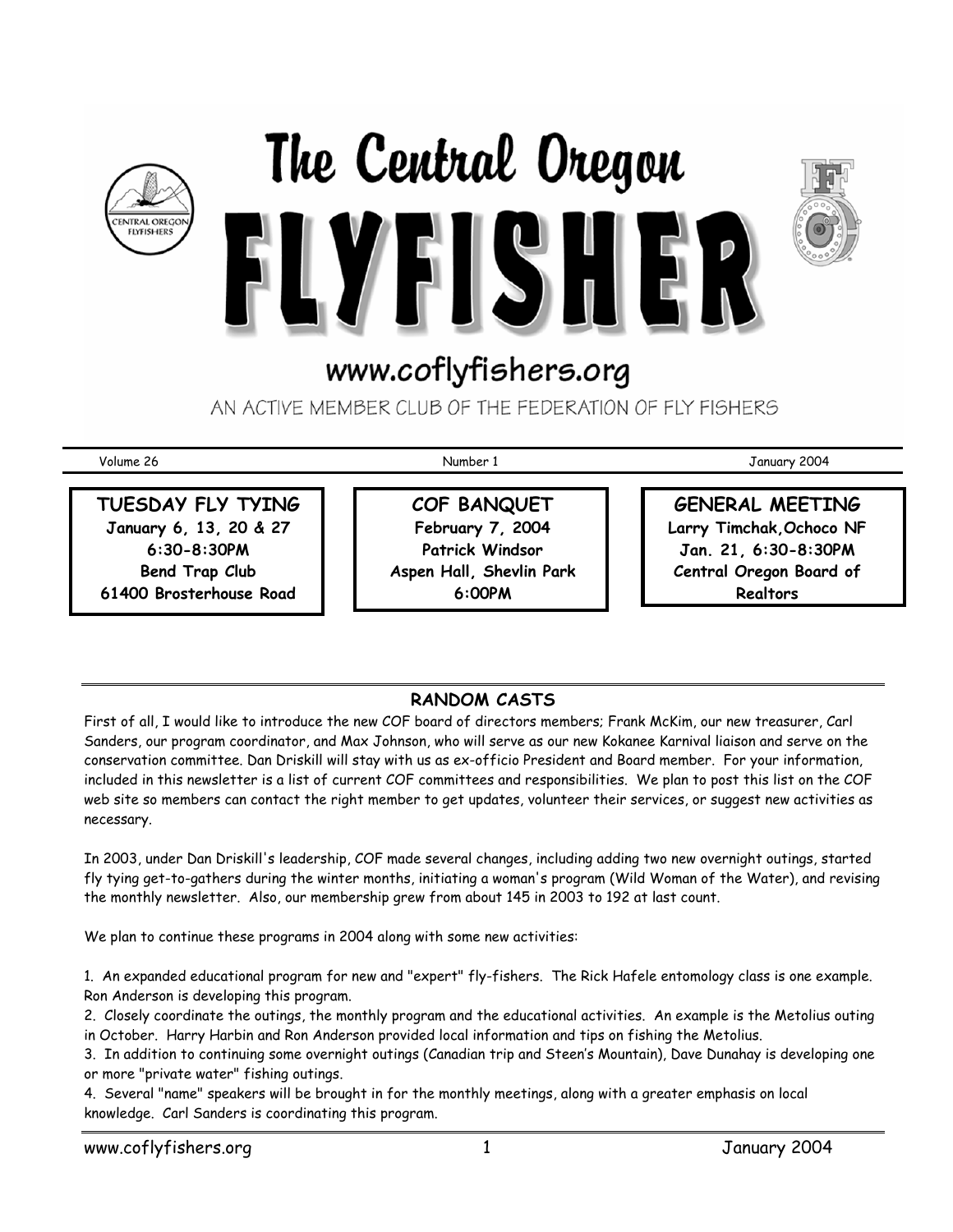5. We are developing a revised Kokanee Karnival organization to allow this activity to grow and expand. The committee developing this reorganization plan includes Ron Anderson, Neal Buxton, Dave Dunahay, Dan Driskill, Phil Hager and Mark Reisinger.

Finally, remember that the COF annual banquet will be on February 7. The banquet committee is working hard, and I expect the results will be fantastic! See you there.

Happy Fishing Neal

# **CENTRAL OREGON FLYFISHERS ANNUAL BANQUET**

**"TIGHT LINES AND ENDLESS HATCHES"**  It's back! The COF annual celebration to recognize those who have given so much to make COF a successful organization is back again. Our theme, "Tight Lines and Endless Hatches", celebrates the sport we love, and suggests a direct relationship between sport and life.

Our format will be similar to last year's event. We'll start at 6:00 PM with socializing and hors d'oeuvres, followed by a great dinner at 7:15. COF will provide the ice, soft drinks, water, and glasses, but beyond that it's BYOB. Please label your stuff to avoid confusion. Our menu is excellent once again: BBQ Tri Tip and Chicken with all the trimmings, plus dessert. Plus we've been able to keep the cost the same as last year - \$20 per person.

Pat Windsor from Windsor Photography will follow the meal with a slide show of his work throughout the West. This is a program with rave reviews from other organizations, and the program will appeal to fly fishers and non fly fishers alike. See Pat's bio in the next article.

Next up, we will recognize those members who have made significant contributions to the club during the last year, including "Fly Fisher of the Year", the "Outstanding Service Award", and the "Rose Awards". Please take time afterward to thank these people who are instrumental in making the club work so well.

A highlight once again will be the opportunity to participate in the silent auction, door prizes, and raffle items. Plus, we'll have the nametag drawing to award the fly rod. All the proceeds help to support the many club activities that benefit our members and the community.

Please, if you have items to donate that will work well in a raffle or auction, contact Mark Reisinger at 389-4124 or banquet chair Earl Rettig at 330-9670. We need and appreciate your help.

The banquet will be held at Aspen Hall in Shevlin Park, Saturday, February 7th, 2004 with a 6:00PM social hour and dinner at 7:15. Please clip the coupon near the end of this newsletter and mail it with your check for \$20.00 per person to COF, PO Box 1126, Bend, Oregon 97709. Mail by January 28<sup>th</sup> and be entered in a special "early bird" prize drawing.

# **PATRICK T. WINDSOR 2004 BANQUET SPEAKER**

 My passion for photography began as a young man while living in the ski town of Park City, Utah. Equipped with an old Nikon 35mm camera and one lens, I began taking pictures while on many of my outdoor adventures. I photographed everything from flowers to fly-fishing. I didn't know it then, but I had begun my life's work behind the camera.

In 1988 I moved to Bend, Oregon, and got a job as a photographer for the Sunriver Resort. I photographed white water raft trips on the Deschutes River, and special outdoor events. For the first time, I realized I could make money with my camera.

In the spring of 1990, I left Bend and moved to Seattle, Washington, and enrolled in the Art institute of Seattle's commercial photography program to further my education and to pursue my passion for the art of photography. In December of 1990, I was driving along a rural highway outside Belfair, Washington, where I noticed a fire burning along the roadside. I pulled my truck over to see what was burning, and inadvertently stepped on a high voltage power line and was electrocuted.

Four days later, on Christmas Eve and my 27th birthday, I woke up in the hospital with no idea what had happened to me. As it turned out, I received 3rd degree burns over 30 percent of my body, along with the amputation of my right leg below the knee. I spent three months in the burn unit in Harborview Medical Center in Seattle, and another 6 months in rehabilitation, strength training and learning to walk again. During my recovery, I returned to Bend, where I was cared for by my loving mother and many friends and family. My recovery went well, and in July of 1991 I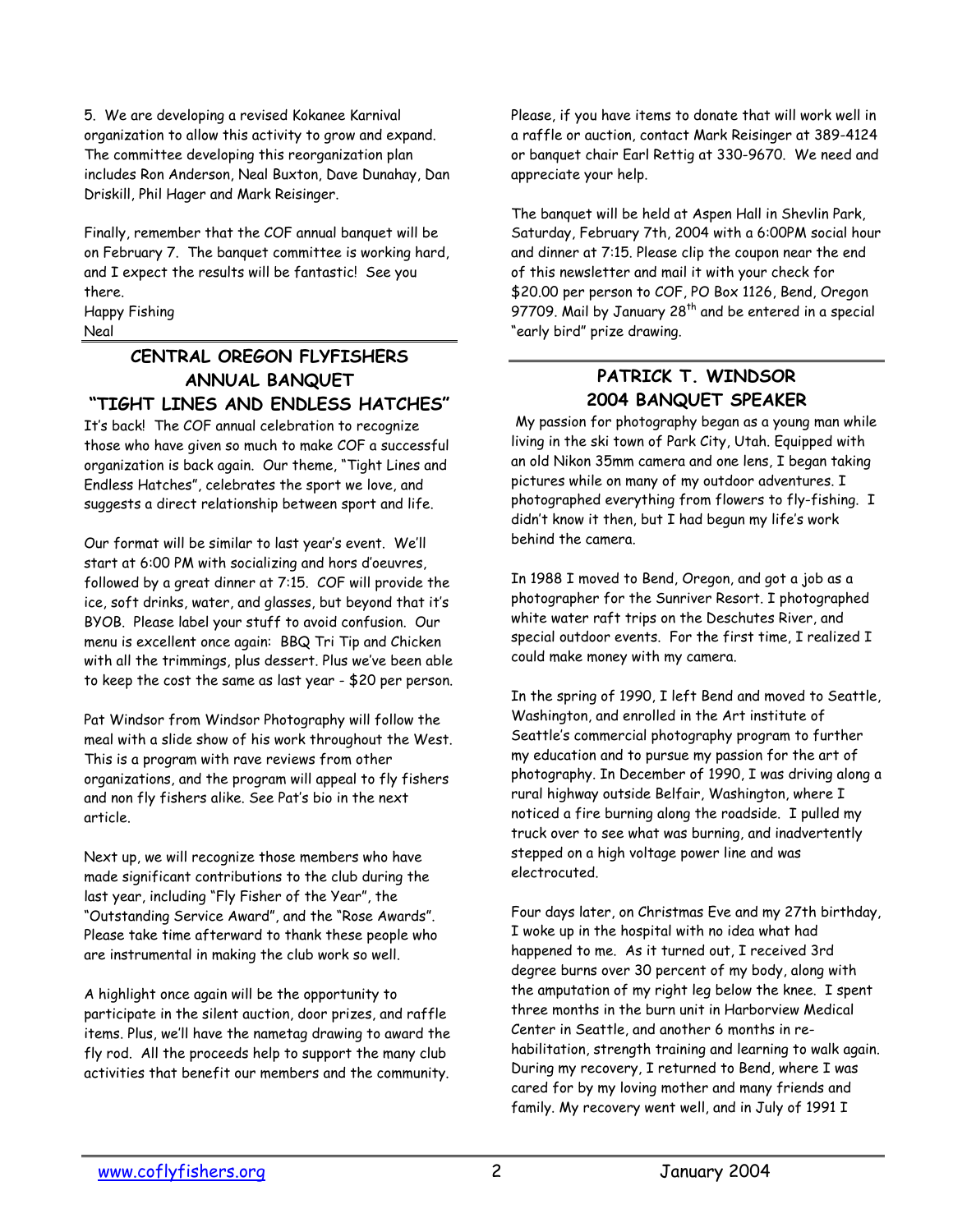returned to school with a new outlook on my life and my future. I received my degree in commercial photography in September of 1992, and graduated with honors in the top 1% of my class

Shortly after graduation, I returned to Central Oregon, where I presently live with my two Labrador retrievers in a little log cabin on the Deschutes River. I have a small studio at my home, where I operate my outdoor photography business and produce my work for local art galleries and art shows. When I am not behind the camera, you will probably find me behind a fly rod, and often both. When I am not shooting photographs, I am working as a fly-fishing guide and instructor on the many beautiful waters throughout Central Oregon.

I have traveled to many beautiful locations with my camera, and I feel very fortunate to make a living fulfilling my life's passion. My hope is that you will find beauty in the images I have created, and enjoy the view through the window through which I see the world.



**Patrick at Work**

# **JANUARY PROGRAM LARRY TIMCHAK, SUPERVISOR, OCHOCO NATIONAL FORREST**

Be sure to attend the January General Membership Meeting, January 21, 2004, when COF welcomes Larry Timchak, the Forest Supervisor for the Ochoco National Forest. Larry has held his current position since September, 2002, and was formerly the deputy supervisor for the Custer National Forest in Billings, Montana. Larry is a graduate of Oregon State University and briefly served in the Umpqua National Forest. He has worked for the agency for 24 years, and his service has included acting forest supervisor, district ranger and recreation staff.

Particularly in light of the interest that COF has in the Crooked River and its tributaries, Larry is obviously one of Central Oregon's "heavy hitters" in areas that concern fly fishermen. Please bring your questions and concerns, and expect a far ranging discussion with this important guestspeaker.



**Larry Timchak** 

#### **WORKSHOPS FOR 2004**

We are planning several workshops for COF members during 2004. Our goal is to provide useful programs for all levels of skill and knowledge, and we are attempting to keep the cost as low as possible. Each workshop will have a minimum and maximum number of participants. These workshops are in the planning stage:

"Streamside Entomology with Rick Hafele" (May 1st). This class is full and a waiting list is being developed. One Day Fly Fishing School for Women – June Spey Casting – tentatively early August Advanced Casting Techniques Beginning Casting and Individual Coaching

In addition, COF will develop a mentoring program to provide opportunity for individual coaching and help from experienced COF fly fishers.

The 2004 Education Chair, Ron Anderson, would appreciate suggestions for other programs of interest to you. Give him a call at 312-0013.

#### **WELCOME NEW MEMBERS!**

A special welcome to new members! Look for board members with their green and white nameplates at the next meeting if you have any questions or special interests, and look up Delores Marsh, our Member Services committee chairperson at the back of the room if you have any membership issues, and to pick up your membership packet.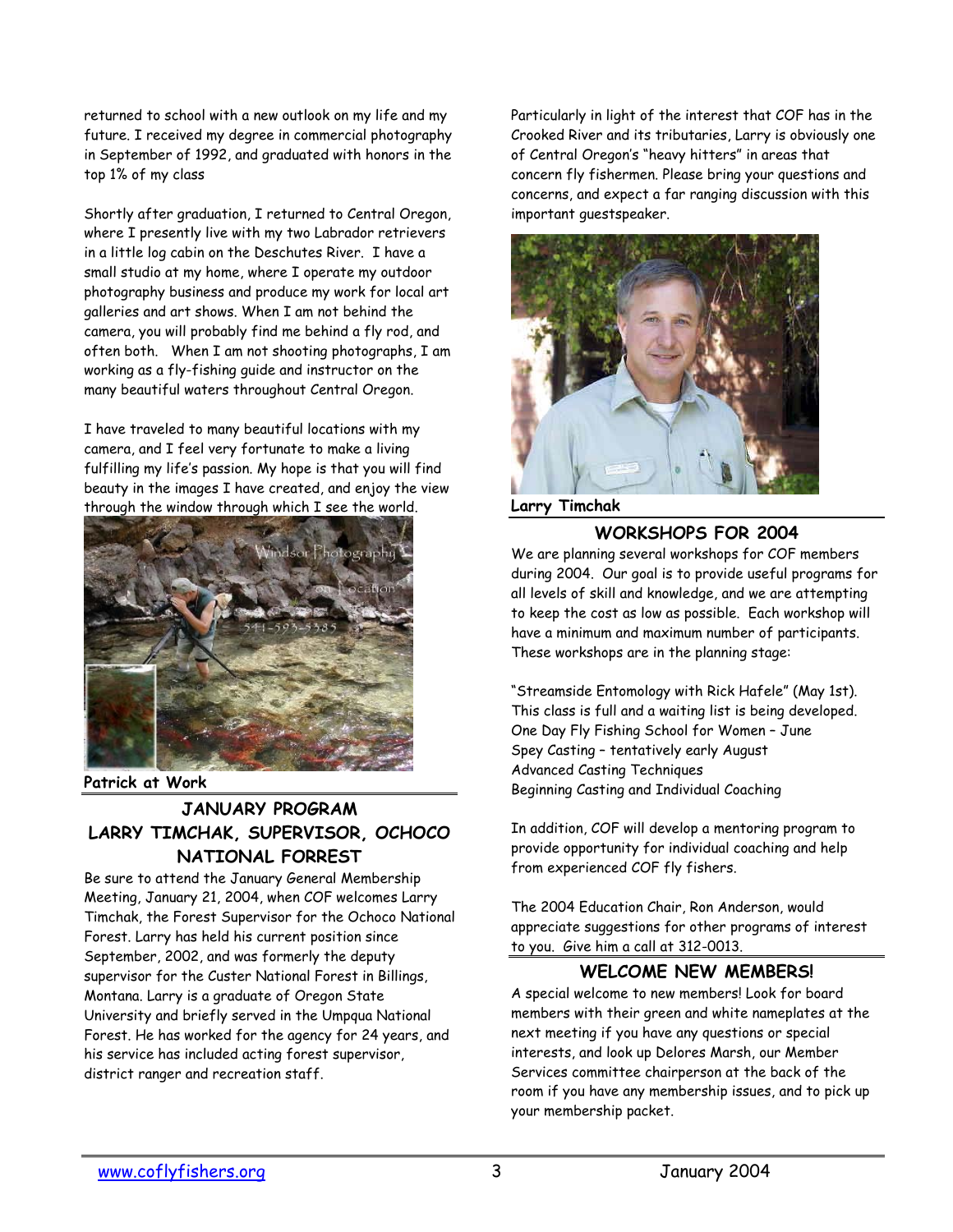Chip Arthur Robert McLean Gus Renwick Robert & Patty Maddox David Mark We received the following note from Robert Maddox:

"I grew up fly fishing with my Dad and Grandfather in Central Oregon. Some of my fondest memories are of sitting next to my grandfather, while he taught me how to tie my first fly. Unfortunately, as I grew older, my life took me further and further away from fly fishing, and I've parted with my vices and other tying equipment.

Now that my son is getting older, and my career more stable, I'm being drawn back to the sport. It's been long enough, though, that I've forgotten most of what I once knew about tying, and the "art of the cast." I'm hoping by becoming an active member of the club, I can recapture what I enjoyed so much, and pass that on to my children."

#### **BOARD MEEETING DATE CHANGED**

Due to a holiday conflict, the January Board Meeting will be held January 8, 2004 instead of January 1, 2004.

#### **MEMBERSHIP RENEWAL REMINDER!**

Wouldn't you hate to miss all of the projects and events discussed in this newsletter for 2004? Then don't forget to renew your membership for 2004! Use the form at the end of the newsletter and mail it in with your payment.

#### **COMMITTEE ASSIGNMENTS AVAILABLE**

Check the list of committees for unassigned positions. Neal Buxton would love to hear from you if you can fill one of these slots!

## **BOARD MEETING PROCEDURE CHANGE**

A proposal from any member of COF is always welcome at a COF Board Meeting. However, as the club grows and projects and expenses have multiplied, the length of the board meetings has grown proportionately! In order to enforce some control on these meetings, proposals will now be accepted only in writing, and if a cost is anticipated, a preliminary budget must be included. Don't let this discourage you from presenting a proposal to the board, you will always be welcome.

#### **WILD WOMEN AT IT AGAIN!**

Wild Women of the Water present "What to Wear? What to Buy?" Join us for an entertaining evening as Peter Bowers, owner of The Patient Angler, keeps his store open late exclusively for Wild Women. He'll show us what's hot and what's not in fly fishing gear for women. From rods and reels to waders and vests, and all the accessories in between, it's in this store! Tired of those baggy waders and clunky oversized wading shoes? Now's your chance to find out about companies that make gear designed for women. Can't decide between a 7 and 9 foot rod? Which reel? Chest pack or vest? What about all those GADGETS? And how much will this cost? Demystify some of the confusion as we take a whirlwind tour of The Patient Angler!

Thursday, January 15, 6:00PM. Contact Delores at 382- 7595.

#### **FISHING BUDDY NEEDED**

Member David Mark is scouting for a fishing buddy, and is able to fish mid week. Why not get in touch and see if you could try a little fishing together? 322-6402, [dmark@bendcable.com](mailto:dmark@bendcable.com)

# **BANQUET RESERVATION**

Please complete the following, attach your check for \$20 per person, and mail to COF at PO Box 1126, Bend, Oregon 97709. We need a headcount for the caterer, and those who pay by January 28th will be entered in a special "early bird" prize drawing.

Please print clearly the following:

Name \_\_\_\_\_\_\_\_\_\_\_\_\_\_\_\_\_\_\_\_\_\_\_\_\_\_\_\_\_\_\_\_\_\_\_\_\_\_\_\_\_\_\_\_\_\_\_\_\_\_\_\_\_\_\_\_\_\_

Spouse/Guest(s) \_\_\_\_\_\_\_\_\_\_\_\_\_\_\_\_\_\_\_\_\_\_\_\_\_\_\_\_\_\_\_\_\_\_\_\_\_\_\_\_\_\_\_\_\_\_\_\_\_\_ Mailing Address \_\_\_\_\_\_\_\_\_\_\_\_\_\_\_\_\_\_\_\_\_\_\_\_\_\_\_\_\_\_\_\_\_\_\_\_\_\_\_\_\_\_\_\_\_\_\_\_\_\_

 $City/State/Zip$ 

Telephone \_\_\_\_\_\_\_\_\_\_\_\_\_\_\_\_\_\_\_\_\_\_\_\_\_\_\_\_\_\_\_\_\_\_\_\_\_\_\_\_\_\_\_\_\_\_\_\_\_\_\_

Amount enclosed @ \$20 per person \_\_\_\_\_\_\_\_\_\_\_\_\_\_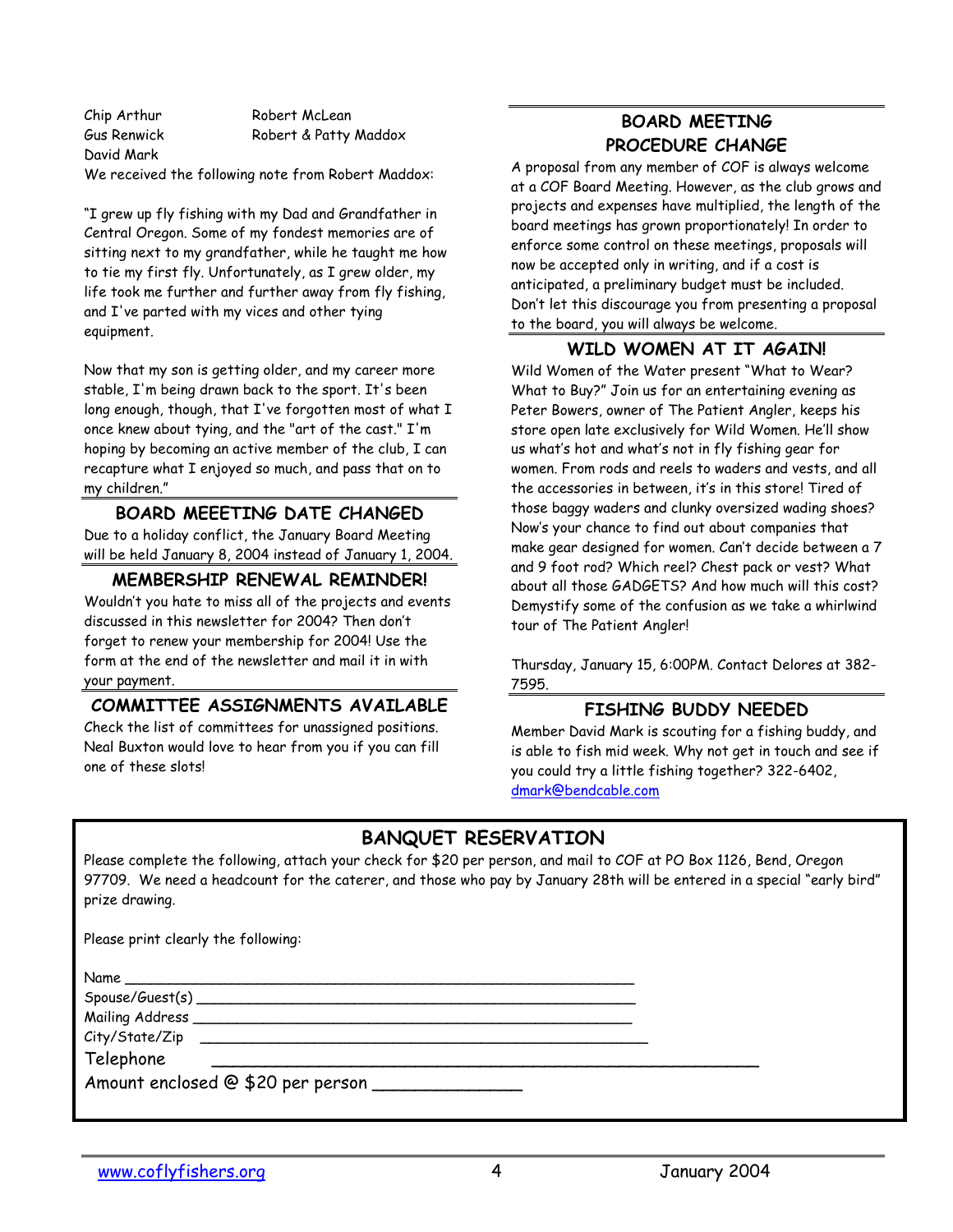# **2004 COF OFFICERS & COMMITTEES**

# **OFFICERS:**

| President             | Neal Buxton        |
|-----------------------|--------------------|
| <b>Vice President</b> | Dave Dunahay       |
| Treasurer             | <b>Frank McKim</b> |
| Secretary             | Lyle Kearns        |

#### **COMMITTEES and RESPONSIBILITIES:**

| Audit                       | <b>Frank McKim</b>                                                                    |  |  |
|-----------------------------|---------------------------------------------------------------------------------------|--|--|
| Newsletter                  | Harry Harbin, Terri Grimm backup                                                      |  |  |
| Nominating                  | Dave Dunahay                                                                          |  |  |
| FFF representation          | Phil Hager                                                                            |  |  |
| Programs                    | Carl Sanders (chair)                                                                  |  |  |
|                             | Ron Anderson (education)<br>Dave Dunahay (outings)                                    |  |  |
|                             |                                                                                       |  |  |
| Outings                     | Dave Dunahay                                                                          |  |  |
| Education                   | Ron Anderson (chair)                                                                  |  |  |
|                             | Unassigned (casting instructions program)                                             |  |  |
| Legislation                 | Gene McMullen                                                                         |  |  |
|                             | Lyle Kearns                                                                           |  |  |
| Web Site                    | Gordon Chandler<br>Harry Harbin<br>Terri Grimm backup                                 |  |  |
|                             |                                                                                       |  |  |
|                             |                                                                                       |  |  |
| Record Keeping              | Harry Harbin<br>Lyle Kearns                                                           |  |  |
|                             |                                                                                       |  |  |
| Historian                   | <b>Rex Harrison</b>                                                                   |  |  |
| <b>Canadian Fish Outing</b> | Gordon Chandler, Bob Griffin                                                          |  |  |
| Fly Tying Expo              | <b>Phil Havens</b>                                                                    |  |  |
| Picnic                      | John Burns (chair)                                                                    |  |  |
|                             | <b>Bob Griffin</b>                                                                    |  |  |
| Banquet                     | Earl Rettig (chair)<br>Mark Reisinger<br>Bob Griffin<br>Dan Driskill<br>Delores Marsh |  |  |
|                             |                                                                                       |  |  |
|                             |                                                                                       |  |  |
|                             |                                                                                       |  |  |
|                             |                                                                                       |  |  |
|                             | Judy Harbin                                                                           |  |  |
|                             | Sandy Dunahay                                                                         |  |  |
|                             | Dennis McMahon                                                                        |  |  |
| Wild Woman Events           | Delores Marsh                                                                         |  |  |
|                             | Sandy Dunahay                                                                         |  |  |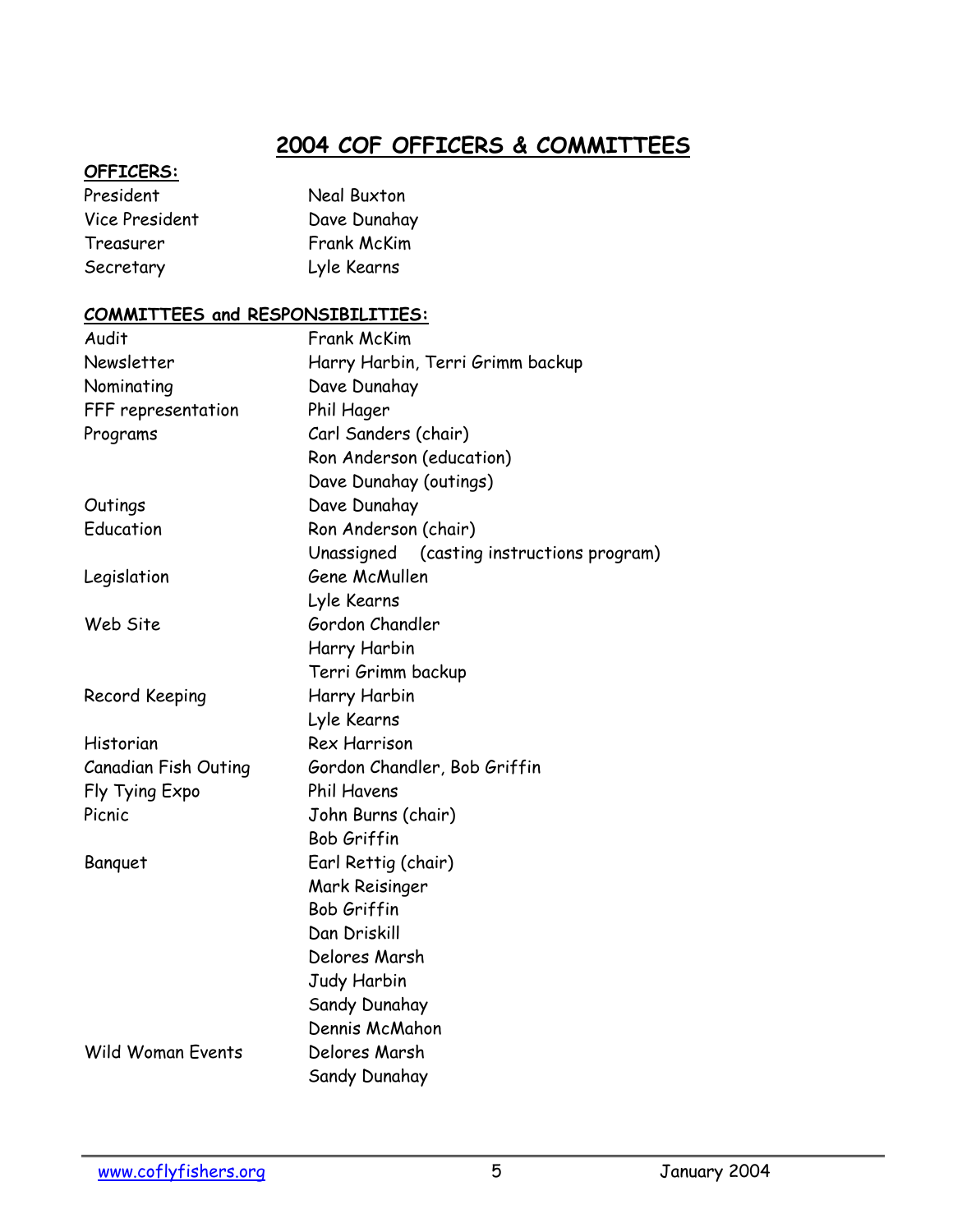| Awards Committee                       | Rex Harrison (30 hr. awards & fly fisher of year)<br>Don Johnson<br>Bob Griffin |                                            |
|----------------------------------------|---------------------------------------------------------------------------------|--------------------------------------------|
| Oregon Council FFF                     | Dan Driskill (chair)                                                            |                                            |
| OCFFF 2005 Conclave                    | Phil Hager                                                                      |                                            |
|                                        | Carol Driskill                                                                  |                                            |
| Policy & Procedures                    | Terri Grimm                                                                     |                                            |
| Upper Deschutes                        | Herb Blank                                                                      |                                            |
| Water Enhancement Board                |                                                                                 |                                            |
| Metolius Bamboo Rod Event Carl Sanders |                                                                                 |                                            |
| <b>Member Services</b>                 | Delores Marsh                                                                   |                                            |
| Monthly Mtg. Raffle                    | Carl Sanders, Tom Philiben                                                      |                                            |
|                                        | Unassigned                                                                      |                                            |
| COF Library                            | Dave Dunahay                                                                    |                                            |
|                                        | Bob Griffin                                                                     |                                            |
| Fly Tying Tuesdays                     | <b>Phil Havens</b>                                                              |                                            |
|                                        | Carl Sanders (backup)                                                           |                                            |
| Sports Show Fish Tank                  | Phil Hager                                                                      |                                            |
|                                        | Tom Philiben                                                                    |                                            |
| Conservation                           | Phil Havens (chair)                                                             | fed/state agency coordination, stream side |
|                                        | Gene McMullen                                                                   | cleanup                                    |
|                                        | Lyle Kearns                                                                     |                                            |
|                                        | Max Johnson                                                                     |                                            |
| Special Deschutes<br>River Project     | Harry Harbin, Doyle Goolsby, unassigned                                         |                                            |

## **KOKANEE KARNIVAL RESPONSIBILITIES:**

| COF Representatives                | unassigned (chair of KK BOARD)      |
|------------------------------------|-------------------------------------|
| To "new" KK Board                  | Mark Reisinger                      |
| Treasurer                          | Frank McKim (COF responsibility)    |
| <b>Fund Raising</b>                | Mark Reisinger (COF responsibility) |
| Angling Clinic                     | Phil Hager                          |
| <b>Fish Dissection</b>             | Tom Walker                          |
| Fish Eggs to Fry                   | Terri Grimm                         |
| <b>Fall Streamside</b>             | Kurt Boettger                       |
| Recruit new KK Coordinator         | Dan Driskill                        |
| <b>KK Reorganization Committee</b> | Dan Driskill (chair)                |
|                                    | Neal Buxton                         |
|                                    | Dave Dunahay                        |
|                                    | Mark Reisinger                      |
|                                    | Phil Hager                          |
|                                    | Ron Anderson                        |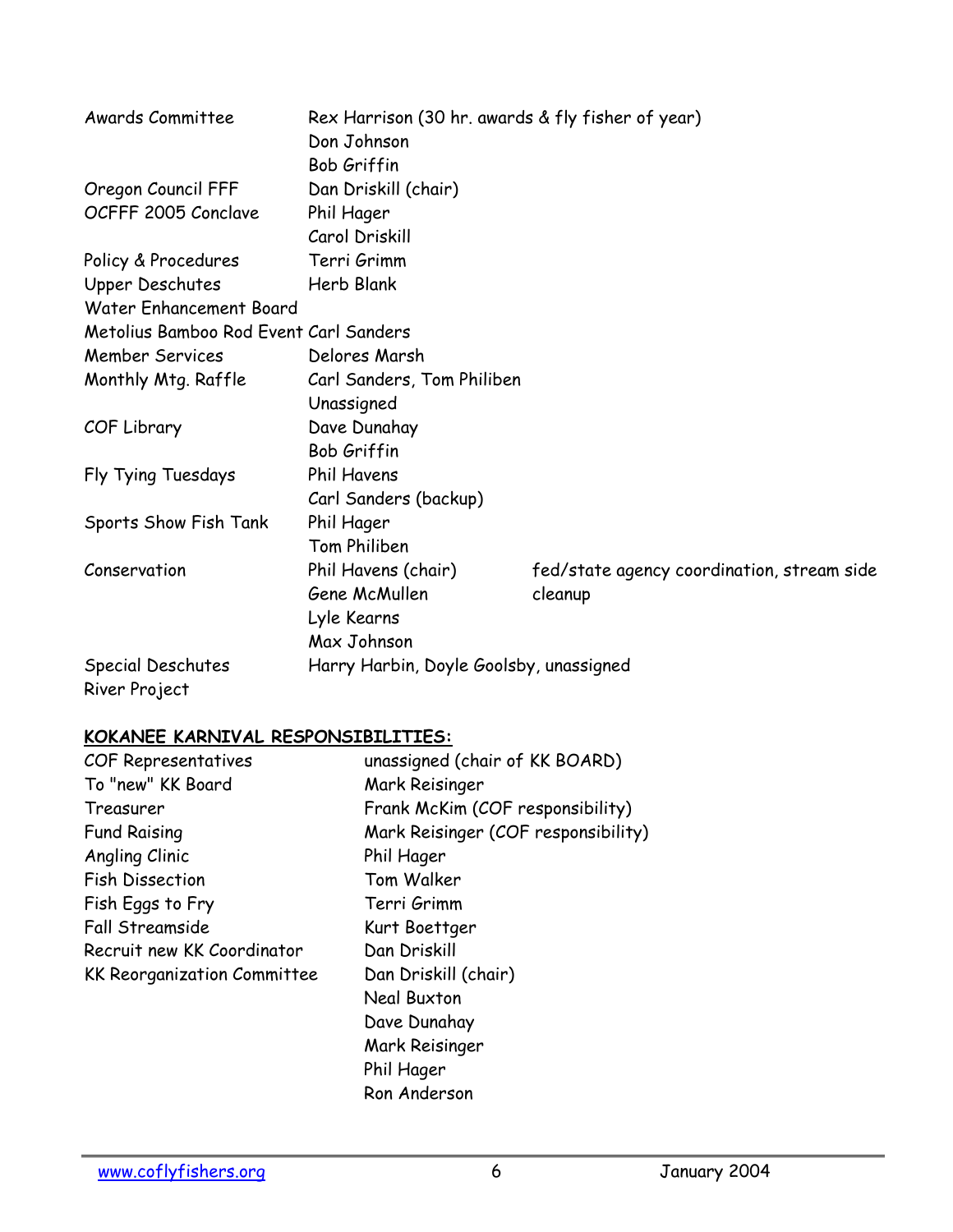# **UPSTREAM EVENTS- 2004**

|               | <b>DATE</b>    | <b>EVENT</b>                                          | <b>CONTACT</b>  |
|---------------|----------------|-------------------------------------------------------|-----------------|
|               | 1              | Jake's/Crooked River Outing                           | Gordon Chandler |
|               | 8              | COF Board of Directors Meeting                        | Neal Buxton     |
| そり            | 15             | Wild Women of the Water, Patient Angler Shopping      | Delores Marsh   |
|               | 21             | COF Gen. Mem. Meet. Larry Timchak, Sup Ochoco NF      | Neal Buxton     |
|               | 5              | COF Board of Directors Meeting                        | Neal Buxton     |
|               | $\overline{7}$ | COF Banquet                                           | Earl Rettig     |
| FEB           | 18             | COF Gen. Mem. Meeting, Ben Lindner, Rafting in Alaska | Neal Buxton     |
|               | <b>TBD</b>     | Fly Tying Expo                                        | Phil Havens     |
|               | 4              | COF Board of Directors Meeting                        | Neal Buxton     |
|               | $4 - 7$        | CO Sportsmen's Show                                   | Phil Hager      |
| MAR           | 17             | COF Gen. Mem. Meeting, Dave Holloman, Payne Rod Co.   | Neal Buxton     |
|               | 20             | FFF Northwest Fly Tiers, Eugene                       |                 |
|               | $\mathbf{1}$   | COF Board of Directors Meeting                        | Neal Buxton     |
|               | 17             | Crooked River Outing                                  | Dave Dunahay    |
| APR           | $20 - 23$      | <b>KK Angling Clinic</b>                              | Phil Hager      |
|               | 21             | COF Gen. Mem. Meet Brad Cackler, Ent. For Fly Fishers | Neal Buxton     |
|               | $\mathbf{1}$   | Rick Hafele Entomology Class                          | Ron Anderson    |
|               | 6              | COF Board of Directors Meeting                        | Neal Buxton     |
| XYW           | 19             | COF Gen. Mem. Meeting, Denny Rickards, Stillwaters    | Neal Buxton     |
|               | 21             | Hosmer Lake Outing                                    | Dave Dunahay    |
|               | 3              | COF Board of Directors Meeting                        | Neal Buxton     |
|               | 16             | COF General Membership Meeting TBA                    | Neal Buxton     |
| JUNE          | $17 - 26$      | British Columbia Canada Outing                        | Gordon Chandler |
|               |                |                                                       |                 |
|               | $\mathbf{1}$   | COF Board of Directors Meeting                        | Neal Buxton     |
| YTUL          | 21             | COF Gen. Mem. Meeting, Jeff Perrin, Metolius          | Neal Buxton     |
|               | $23 - 25$      | Steen's Mountain Outing                               | Dave Dunahay    |
|               | 5              | COF Board of Directors Meeting                        | Neal Buxton     |
|               | $13 - 22$      | National Fly Fishing Week                             |                 |
|               | $16 - 21$      | FFF Conclave, West Yellowstone                        | Phil Hager      |
| <b>AUG</b>    | 26             | <b>COF Picnic</b>                                     | John Burns      |
|               | 27             | East Lake Outing                                      | Dave Dunahay    |
|               | 2              | COF Board of Directors Meeting                        | Neal Buxton     |
|               | 8              | Middle Deschutes Outing                               | Dave Dunahay    |
| <b>GEP</b>    | 15             | COF Gen. Mem. Meeting, Scott Richmond, Steelhead      | Neal Buxton     |
|               | $21 - 24$      | KK Streamside, Brown's Creek                          | Kurt Boettger   |
|               | 7              | COF Board of Directors Meeting                        | Neal Buxton     |
| <b>DOL</b>    | 20             | COF Gen. Mem. Meet. Central Or. Out. Winter Fishing   | Neal Buxton     |
|               | 23             | Metolius River Outing                                 | Dave Dunahay    |
|               | 4              | COF Board of Directors Meeting                        | Neal Buxton     |
| $\frac{8}{2}$ | 17             | COF Gen. Mem. Meet. Steve Shunk, Riparian Hatches     | Neal Buxton     |
|               |                |                                                       |                 |
|               | $\overline{c}$ | COF Board of Directors Meeting                        | Neal Buxton     |
| DEC           | 15             | COF Gen. Mem. Meeting, Fly Tying                      | Neal Buxton     |
|               |                |                                                       |                 |